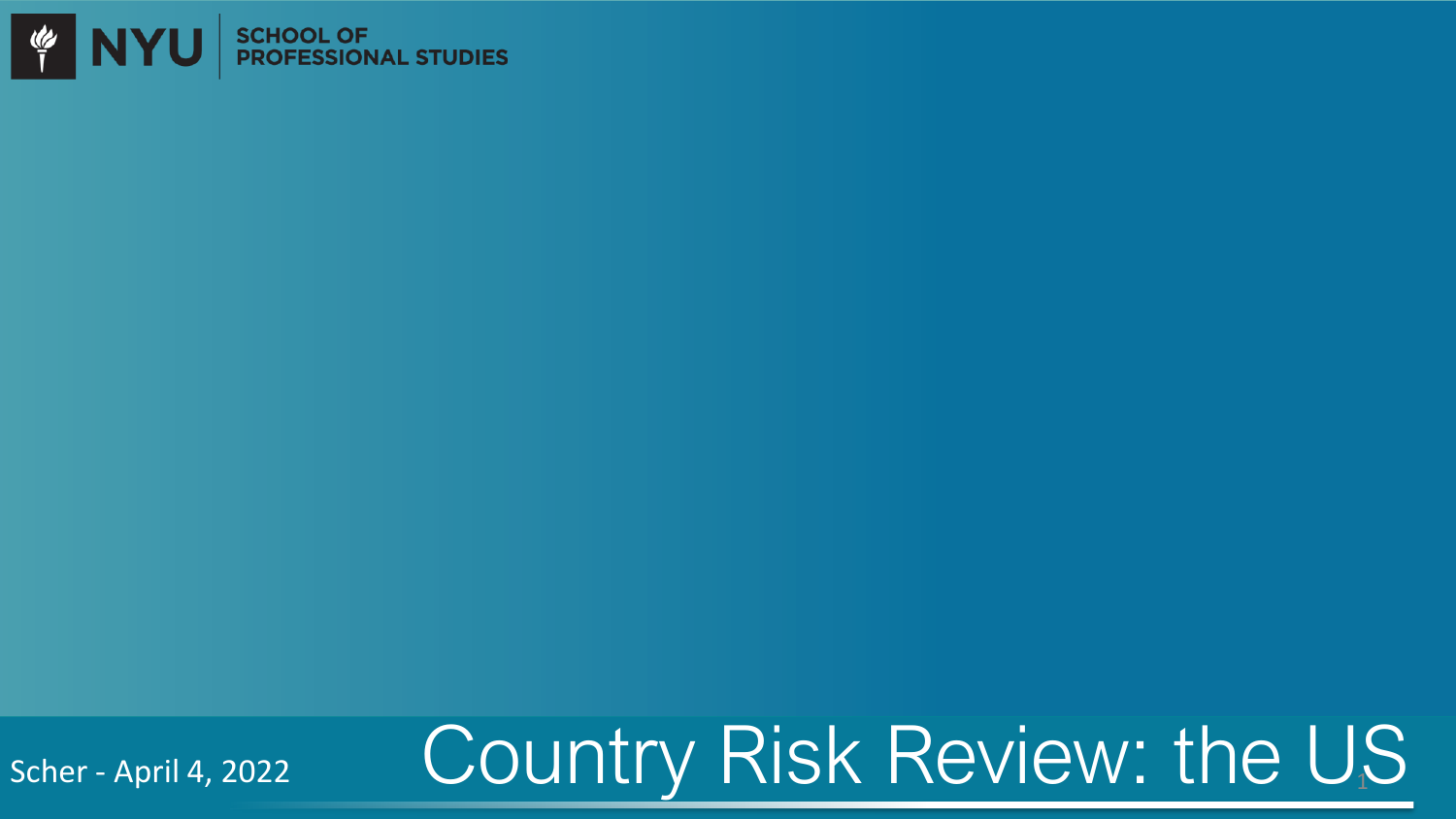# **Definitions**

### Country risk

Country risk is the risk firms incur in cross-border investment or lending in a sovereign jurisdiction. Sovereign credit risk is a subcategory dealing with lending to sovereign governments.

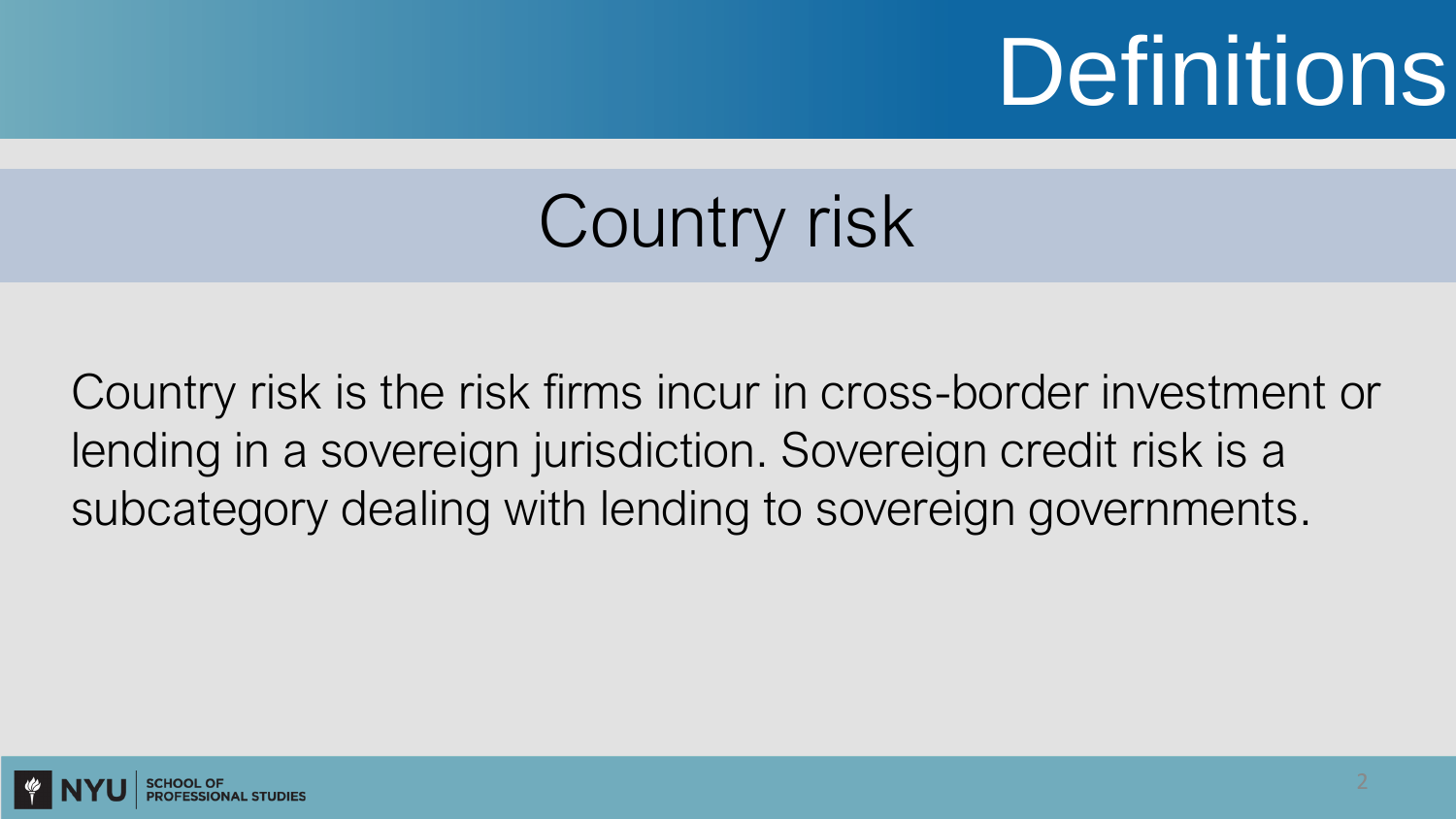# Framework

### Country Risk



**ESSIONAL STUDIES** 

#### Key driver of stress in a sovereign jurisdiction

- Rating agency sovereign ratings
- Public finances, external finances, macro performance, economic policy

#### • ESG – Environmental, Social & Governance risks

- Quality of institutions (e.g. World Bank governance rankings [WGI\)](http://info.worldbank.org/governance/wgi/)
- Environmental & climate risks, social issues
	- Corruption, rule of law, government effectiveness, climate policies / vulnerabilities, inequality & poverty

#### • Assessment of political event risk

• Judgments of probabilities of government overthrow, political violence, social unrest, terrorism, external conflict

#### • Assessment of likelihood of trapped cash in a jurisdiction

• FX reserves adequacy, currency misalignment, trade imbalances, history of capital controls, banking sector strength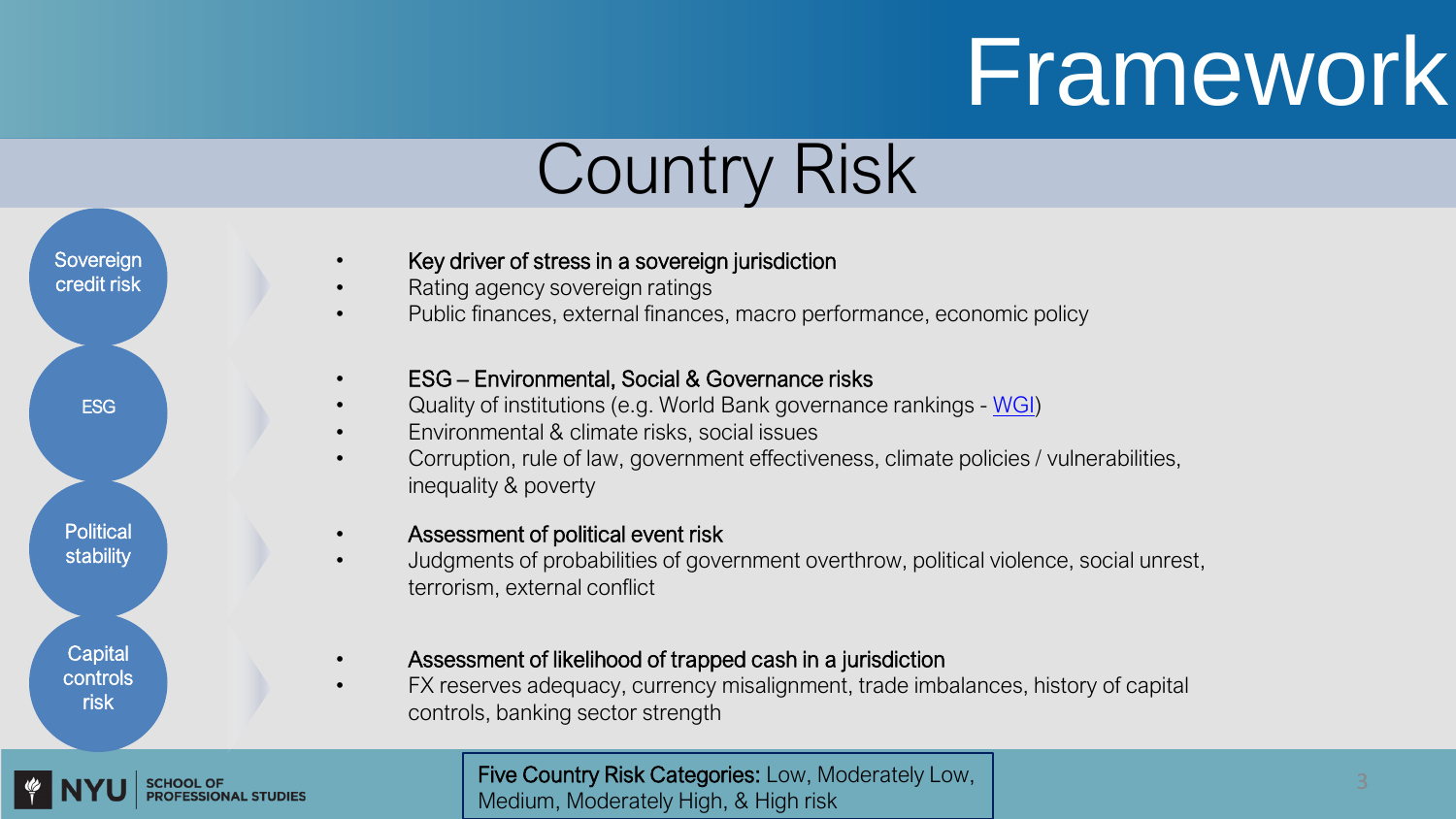### Country Risk Review: the U.S.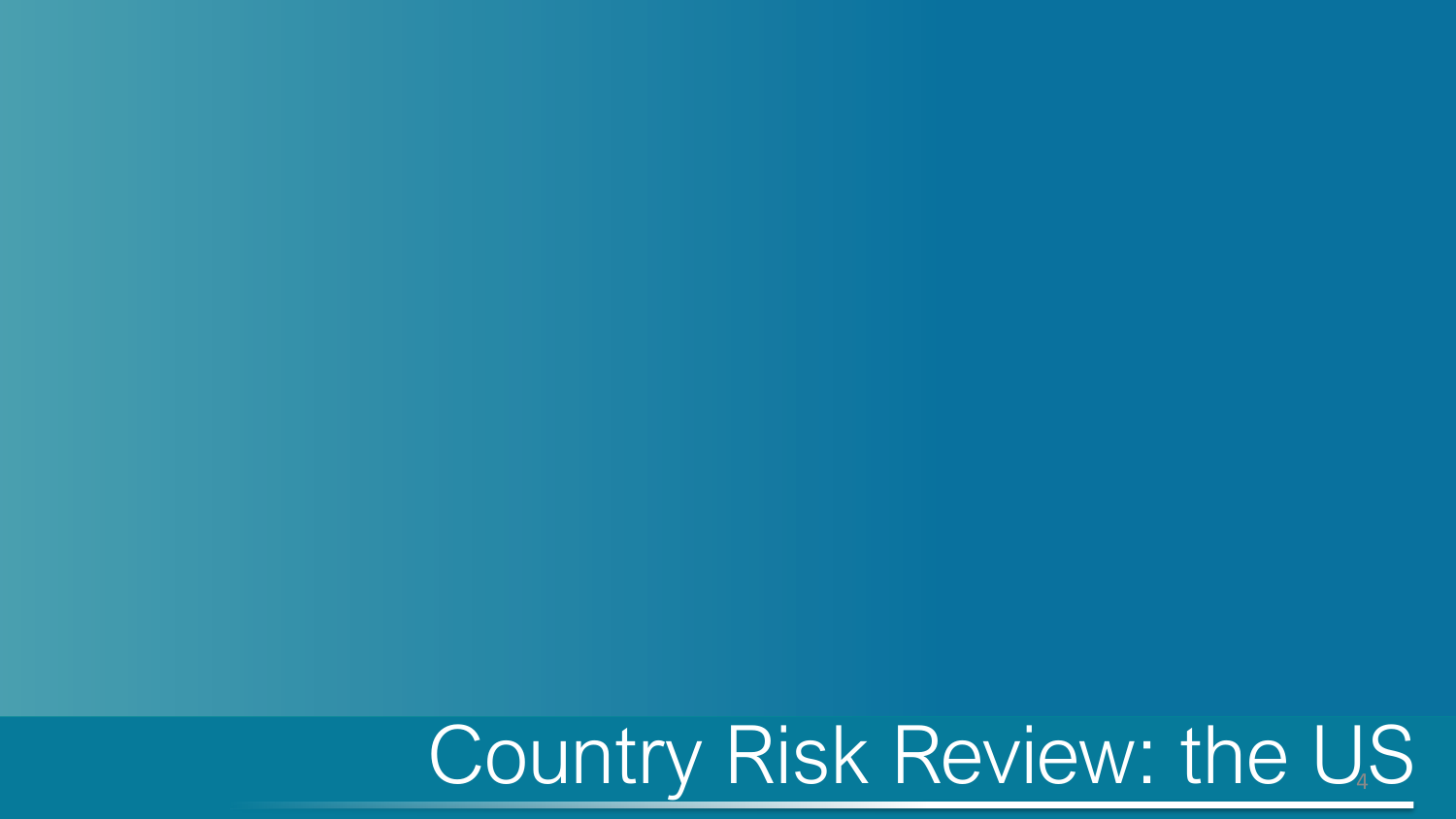# US: a snapshot

#### **Strengths**

- **World's premier reserve currency**
- **Wealthy, large, dynamic, diverse economy**
- **Innovative, leading tech companies**
- **Mixed performance during pandemic; effective vaccine program**
- **Strong, but weakening, institutions**
- **Banking system stronger since GFC**
- **Credibility of monetary & exchange rate policies**
- **Population growth & demographics better than in other large countries**

#### **Weaknesses**

- **Political polarization – causes subpar policies**
- **Public finances – high debt metrics**
- **Low national savings, high external liabilities**
- **Reinhart & Rogoff risk – fin. market bubble amid high corp. debt & valuations**
- **Lack of strategic planning**
- **Pervasive inequality**
- **Education outcomes weak – 22nd in PISA exams (33rd in Math)**
- **Heavy carbon footprint**
- **Deteriorating trends - debt dynamics; institutions; education & social outcomes**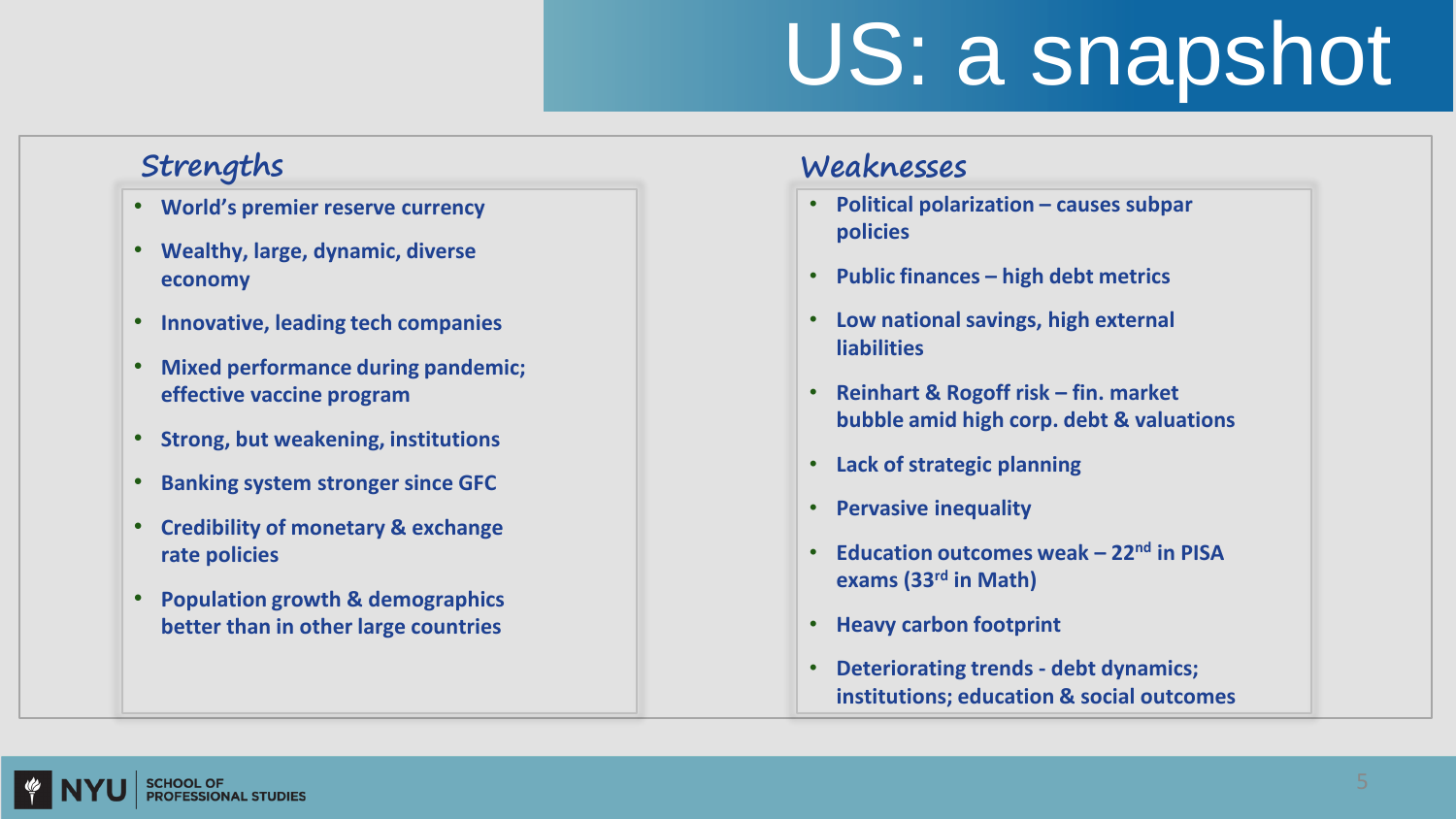### Inequality: Income & Wealth



Notes: Latest data**. Poverty rate** is percent of population falling below poverty line, defined as 50% of median disposable income; **GINI** index is a measure of the inequality of income distribution -- the higher the number the more unequal the income distribution. Both income & poverty are measured after taxes & transfers. **Wealth inequality** shows bottom 40% of households' (bottom 2 quintiles in terms of net wealth) and top 1% wealthiest households' percentage holding of net wealth (wealth minus debt). Bottom 40% of US households have negative net wealth. Income & poverty data are 2019 for US and Canada, 2018 for Germany. Wealth data are 2019 for US and Canada and 2017 for Germany. Sources: OECD & national governments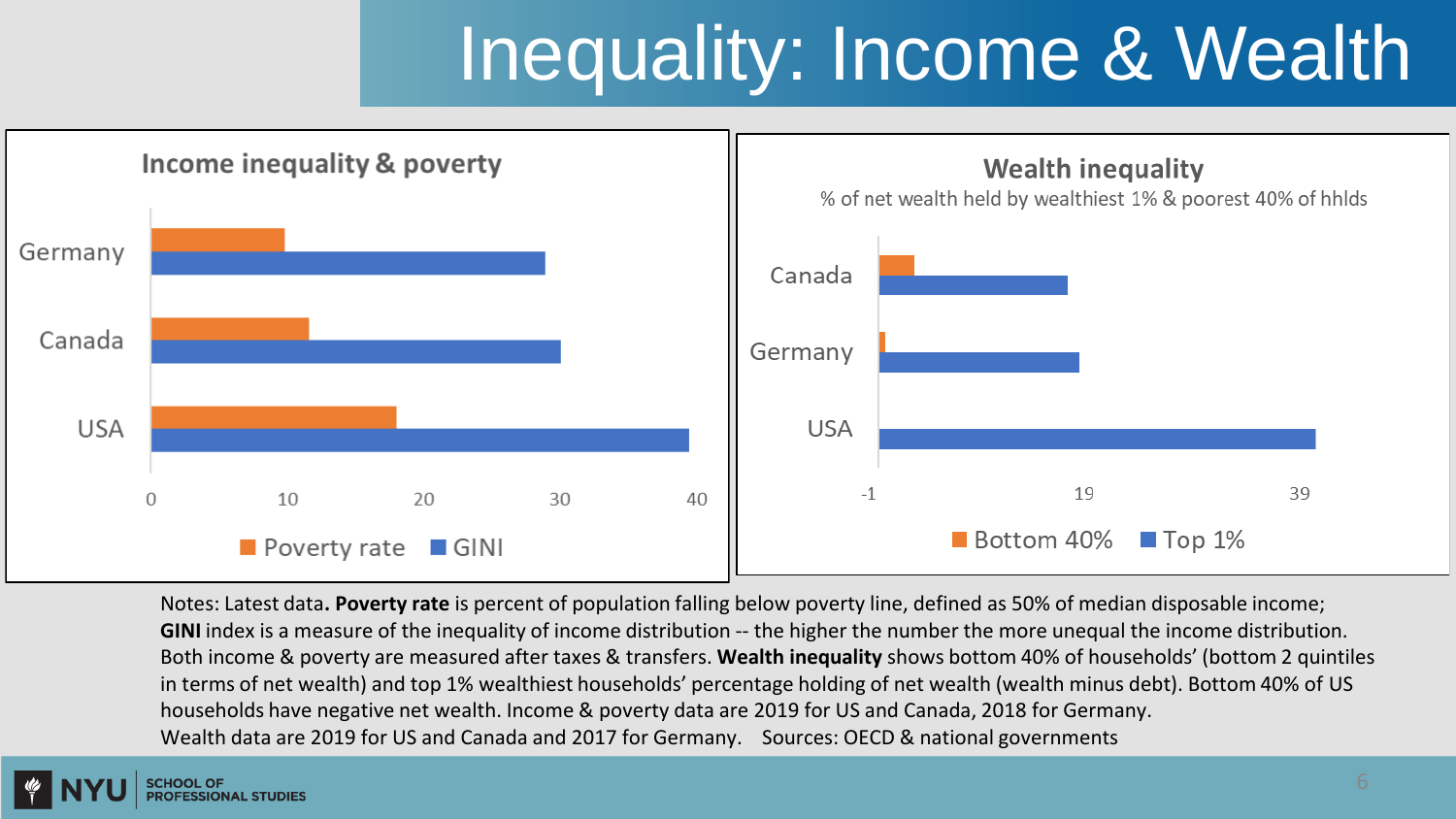## Inequality: Breakdown





**ROFESSIONAL STUDIES** 

Unemployment & poverty by race (IMF) Students with trained math/science teachers, by school characteristics, 2017-18, % (NSF)

|                                          | Minority enrollment (percent) <sup>a</sup> |    |             |                 | School poverty level (percent) <sup>b</sup> |             |     |               | Region                       |    |    |    |
|------------------------------------------|--------------------------------------------|----|-------------|-----------------|---------------------------------------------|-------------|-----|---------------|------------------------------|----|----|----|
| School level and teaching field          | $0 - 24$                                   |    | 25-49 50-74 | 75 or<br>more   | $0 - 34$                                    | 35-49 50-74 |     | 75 or<br>more | Northeast Midwest South West |    |    |    |
| Middle school mathematics                | 75                                         | 75 | 63          | 61              | 76                                          | 73          | 67  | 62            | 75                           | 72 | 65 | 71 |
| Middle school science                    | 77                                         | 74 | 79          | 76I             | 80                                          | 78          | 771 | 68            | 82                           | 79 | 72 | 77 |
| High school mathematics                  | 88                                         | 91 | 87          | 83 l            | 88                                          | 87          | 91  | 83            | 85                           | 91 | 87 | 86 |
| High school biology and life<br>sciences | 92                                         | 87 | 93          | 85 l            | 92                                          | 93          | 87  | 87            | 96                           | 94 | 81 | 95 |
| High school physical science             | 80                                         | 78 | 69          | 73 <sub>l</sub> | 84                                          | 70          | 71  | 71            | 91                           | 79 | 60 | 80 |

a Minority enrollment includes students w ho are Black, Hispanic, Asian, Native Haw aiian or Pacific Islander, American Indian or Alaska Native, and Tw o or more races.

**b** School poverty level is the percentage of students in school eligible for free or reduced-price lunch.

#### Note(s):

In-field subject-matter preparation refers to mathematics teachers w ith a degree and/or full certification in mathematics or mathematics education and science teachers with a degree and/or full certification in science or science education.

Sources: Racial disparities in economic outcomes in the U.S. as reported in the US IMF Art. IV Staff Report 2021, p. 46. Table showing percentages of students receiving instruction from highly trained math/science teachers by school characteristics is from the US NSF, Science & Engineering Indicators 2021 found [here.](https://www.ncses.nsf.gov/pubs/nsb20211/teachers-of-mathematics-and-science#figureCtr2565)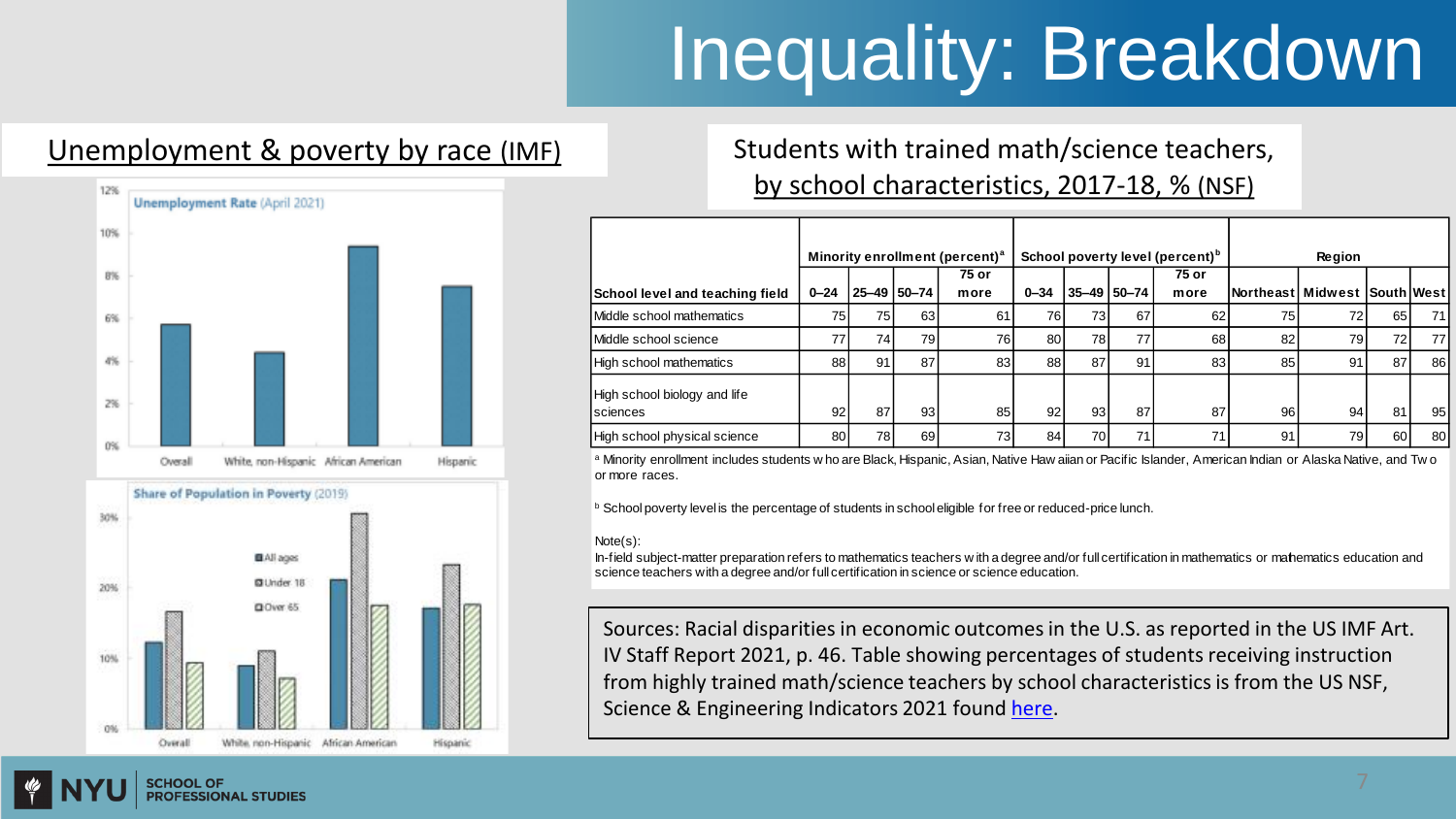## Low Savings / Rising Debt



Sources: IMF WEO, Oct. 2021, incl. debt forecasts after 2020. Savings is 2019. China, not shown in the graph, had savings = 44% of GDP. The current account balance equals Savings minus Investment, or S - I = CAB. 2019 Investment ratios for the countries discussed were: UK (18%), US (21%), Italy (18%), Spain (21%), France (24%), Germany (22%), Japan (26%), and China (43%). US-German debt differential is defined as US General Govt Debt to GDP minus German GGD / GDP (%). US government has a negative contribution to national savings.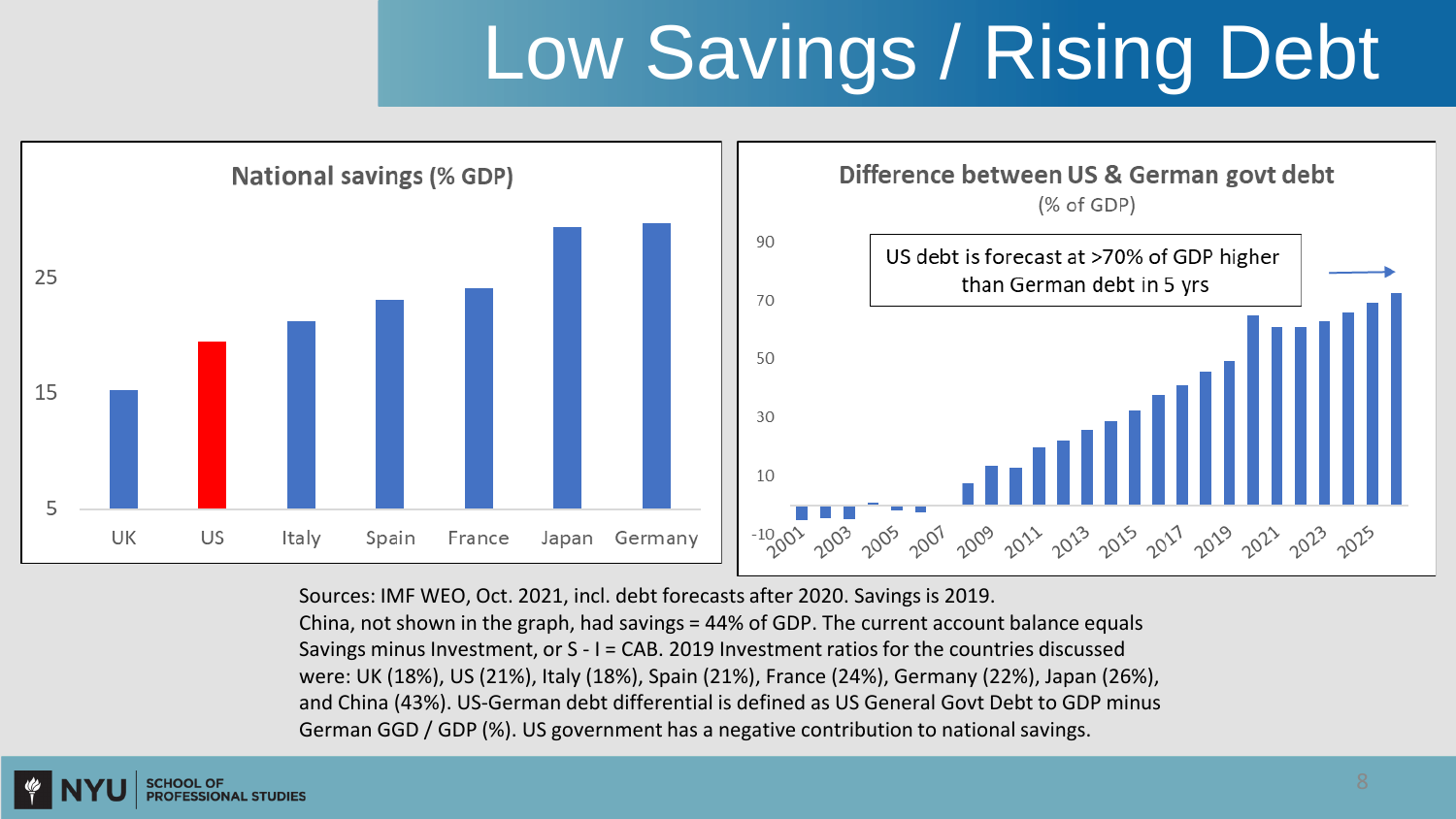### Fiscal Policy: a tricky transition…



**Notes: US base case for 2051 is based on the CBO's LT projections that assume rising entitlements & higher interest rates. It was discussed in the author's Substack [newsletter ,](https://countrysuccess.substack.com/p/rising-us-debt-what-would-sherlock) which analyzed the deficit impact of Biden's spending plans. These scenarios have been adjusted to assume Build Back Better is deficit-neutral in the base case, which Biden's FY 2023 Budget, just released, may imply. A downside scenario (driven by a "loss of confidence" in public finances) includes wider deficits and an interest rate shock. A reform scenario envisions deficit cuts & debt stabilization, through modest tax hikes & means-testing, while still funding anti-poverty programs, education & job training, R&D, & green investment. The US enjoys fiscal flexibility given the USD's global role & hence demand for US treasuries. However, Britain fell from grace due to a runup in debt last century, resulting in currency crises in that country. The CBO has produced sound options for [cutting US deficits.](https://www.cbo.gov/publication/56783) General Government Debt (GGD) = central govt plus states & locals.** 

#### **Sources: UK from IMF database; US from CBO, IMF, and author and others' calculations.**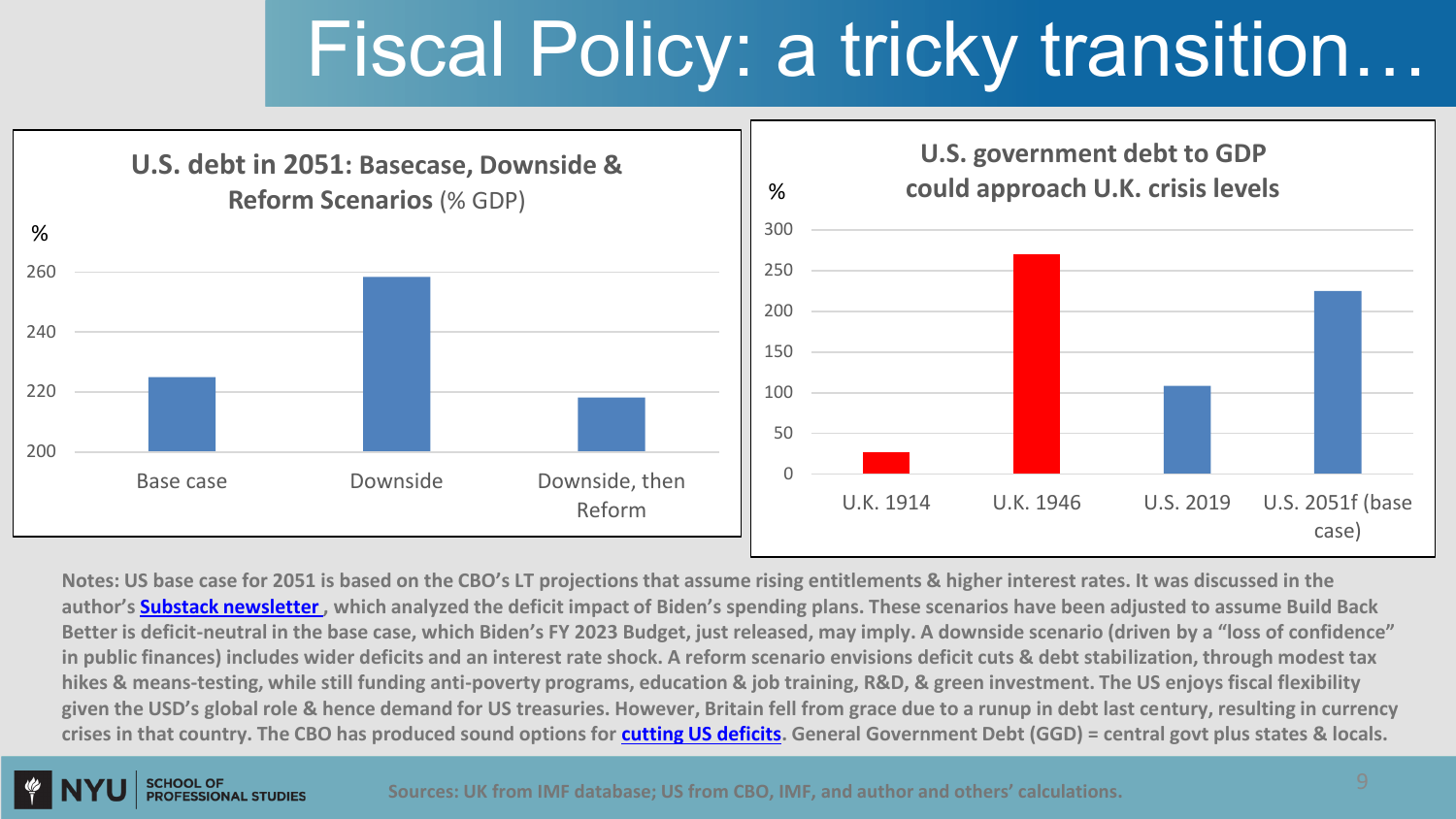### USD's unique role provides flexibility…



**Notes: Ongoing slippage in public finances could ultimately put at risk what [French politicians](https://journals.openedition.org/oeconomia/314?lang=en) years ago called America's "exorbitant privilege". That is, the dominance of the US dollar gives the US a first call on global savings allowing it to fund deficits like no other country can. A reform scenario for public**  finances could postpone a reckoning for the USD. USD — US dollar; EUR — euro; JPY — Japanese yen; GBP — British pound sterling; CNY — Chinese yuan. **Blue bar is currency's % of central bank foreign exchange reserves around the world at 3Q21 (from [IMF Cofer](https://data.imf.org/?sk=E6A5F467-C14B-4AA8-9F6D-5A09EC4E62A4) report); Red bar is currency's % of FX transactions (largely private sector; currency's percentage on one side of all FX trades; sum greater than 1) latest is 2018 — from [BIS triennial survey](https://www.bis.org/statistics/rpfx19.htm). 59% of global FX reserves (allocated to specific currencies) were in USD at end-Sept 2021, vs. 2.7% for CNY; and, the USD was on one side of 88% of all FX transactions in 2018 (latest date available), vs. 4.3% for CNY.**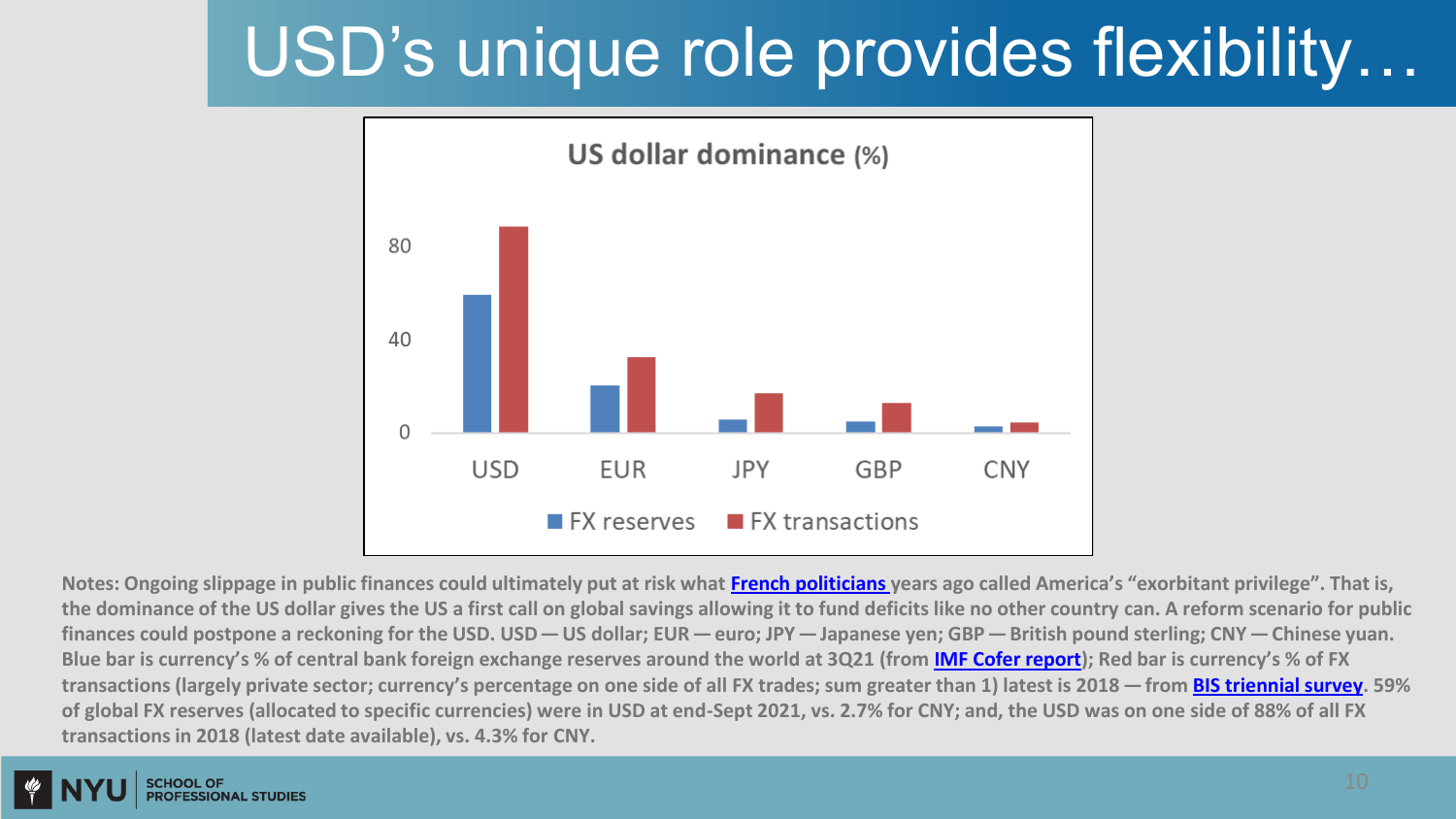### External borrowing: the NIIP



NIIP – US residents' foreign financial assets less liabilities. Annual to 2021, except euro area countries which are 3Q21. Negative number means residents of the US "owe" more to non-residents than non-residents owe the US, due largely to current account (CAB) deficits. CAB = exports and other credits less imports and other debits. US fiscal deficits have been a driver of CA deficits and the rising negative NIIP. This has been driven at times by excessive tax cuts. One reason for the Trump tax cuts' muted effect on US CAB (from 2018) reflects US oil production, reducing net oil imports. Persistent CA surpluses in Japan, Germany & China have yielded positive NIIP values for these countries. NIIP includes equity so is affected by stock prices. The US's negative NIIP widened out a lot to nearly 80% of GDP in 4Q21--the deterioration from 3Q21 due in large part to US stock price increases exceeding those abroad, inflating foreigner's US asset values. Net external debt (NXD), tracked closely by the rating agencies, excludes equity, so is less volatile. Fitch forecasts US NXD/GDP of ~50% in 2021 (sign is reversed in NXD metric).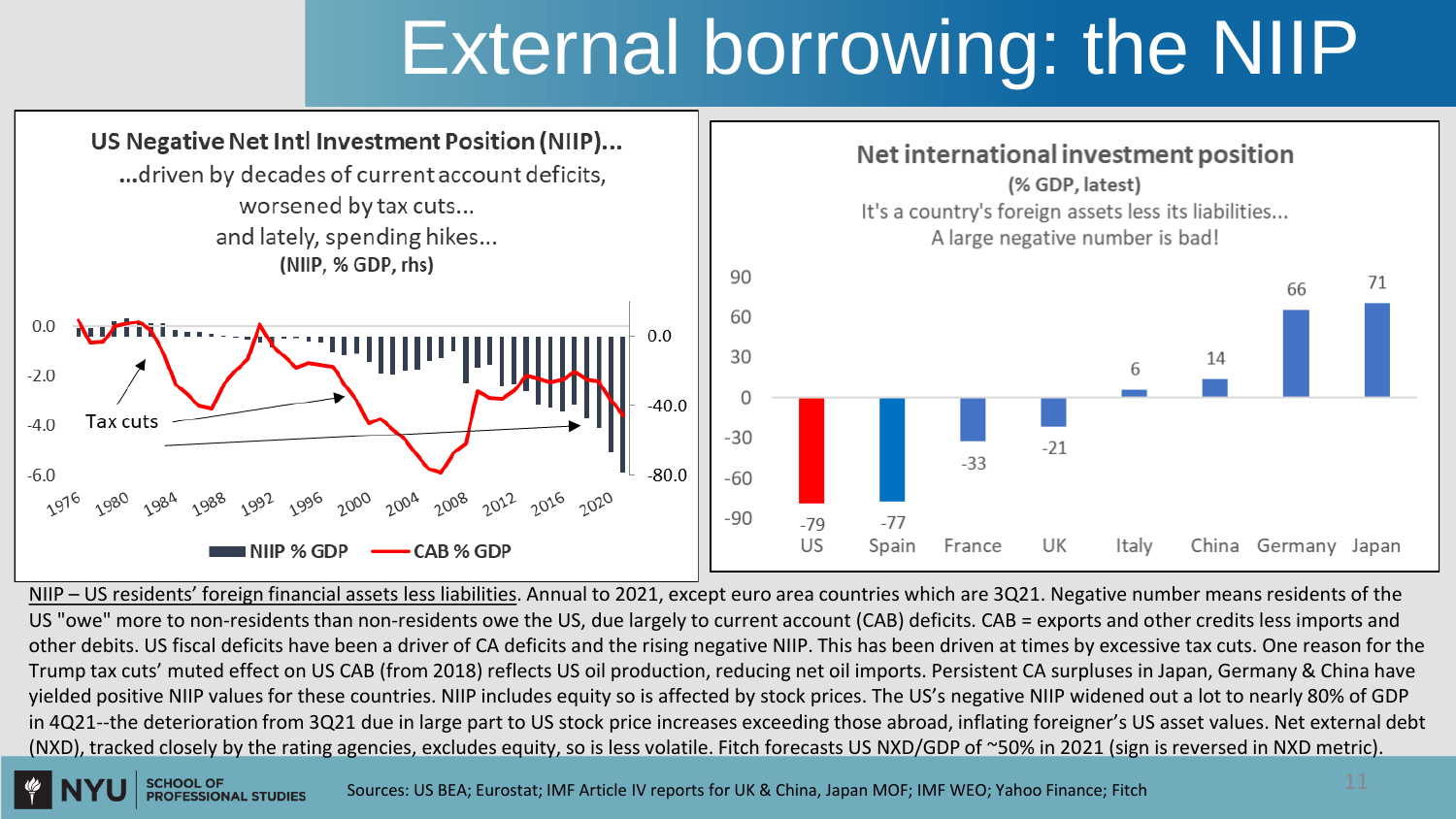### Fed: a Tricky Transition



#### **The Federal Reserve has expanded its balance sheet to support the economy**. Fed assets, USD mlns, to 3/30/2022.

GDP = Y = C + I + G + (X – M) = M(s) x V = P x Q When the Fed grows its balance sheet, this should increase the money supply, M(s) and promote growth and potentially inflation (P & Q). Total Fed assets of ~\$8.9 trillion = ~36% of GDP as of 3/30/22, vs. ~\$900 billion or ~6% of GDP in 2008 before the GFC (global financial crisis). The Fed began reducing its balance sheet in late March 2022, by  $\sim$ \$25 billion in the last week of the month, for the first time since Aug. 2019. Fed asset purchases (of Treasury, agency, mortgage-backed & other securities) have helped de-stress financial markets. But the program has fueled a debt buildup, and -- some believe -- inflation and a bubble in asset prices that could deflate or burst, undermining growth and financial stability. Normalizing monetary policy – by reversing the Fed's asset buildup and raising interest rates – will be tricky, esp. in the context of rising rates impacting sovereign credit risk because of the heavy govt debt burden, as well as negative impacts on growth and financial stability. [Some have criticized](https://www.linkedin.com/feed/update/urn:li:activity:6916019482121400321/) the Fed as well for being late on combatting inflation.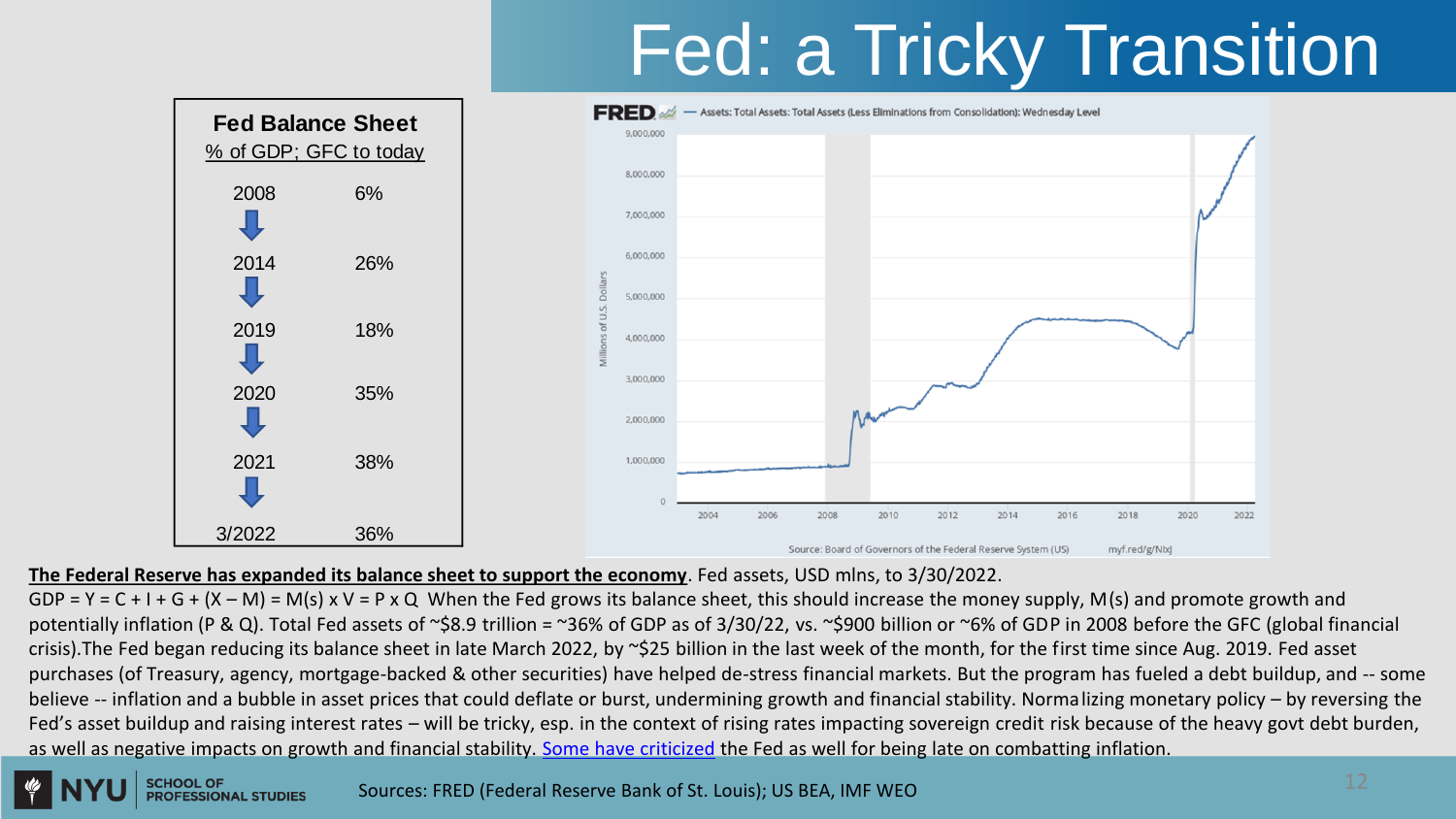### Low-Carbon Transition: a Lot To Do

|                                                                                                                                                                                                                                                                                                                                                                                                                              | US To Do List (goals & tasks):                                                                                                                                                                                                                                                                                                                                                                                                                                                                                                                                                                                                                                                                                                                                                                                                                                                                                                                                                                                                                           |
|------------------------------------------------------------------------------------------------------------------------------------------------------------------------------------------------------------------------------------------------------------------------------------------------------------------------------------------------------------------------------------------------------------------------------|----------------------------------------------------------------------------------------------------------------------------------------------------------------------------------------------------------------------------------------------------------------------------------------------------------------------------------------------------------------------------------------------------------------------------------------------------------------------------------------------------------------------------------------------------------------------------------------------------------------------------------------------------------------------------------------------------------------------------------------------------------------------------------------------------------------------------------------------------------------------------------------------------------------------------------------------------------------------------------------------------------------------------------------------------------|
| US climate policy: EPI performance vs. top-<br>ranked Denmark<br>(scores, higher is better performance)<br>80<br>40<br>CO <sub>2</sub><br>GHG<br><b>FPI</b><br>Climate<br>CO <sub>2</sub><br>Methane<br>GHG<br>emissions<br>emissions intensity of<br>emission<br>emissions<br>change<br>growth rate growth rate<br>policy<br>from land<br>GDP<br>per capita<br>10 <sub>V</sub><br>overall<br>cover 15y<br>10v<br>Denmark US | US goals: cut emissions by 50% by 2030; carbon neutral power sector<br>by 2035; zero-carbon economy by 2050 (in line with UN goals)<br>End tax breaks / subsidies for fossil fuel & GHG-intensive agriculture<br>Feebates / rebates on carbon-intensive / low, zero or negative carbon<br>activities<br>Regulations: emissions standards; renewables; carbon capture and<br>storage & negative emissions technologies in corporations<br>Close coal-fired power plants, retrofit fossil fuel plants for renewables;<br>retrofit buildings to make carbon neutral<br>Increase electricity grid capacity & resilience<br>Build EV charging infrastructure; mass transit; R&D on electric air travel<br>Implement carbon pricing – IMF recommends starting at low \$17 per ton<br>of CO2 with annual increases of 9%, vs. Canada's \$35 & Sweden's<br>\$130 (ramp up carbon price quickly)<br>Carbon tax on gasoline, other fossil fuels, etc.<br>Promote e-bonds, ESG investing, regulatory requirements on emissions<br>& reporting for banks, corporates |
| Sources: EPI, IMF, UN, etc.                                                                                                                                                                                                                                                                                                                                                                                                  | R&D on battery storage, hydrogen fuel cells, biodegradable plastics &<br>other green tech<br>Target EU's 55% plastics recycling<br>Join plurilateral UN groups on phase-out of coal, ending deforestation,<br>decarbonizing agriculture, financing LDCs, etc.<br>Roll out mitigation plans for wildfires, floods, droughts, etc.<br>See Scher: US Climate Action Plan                                                                                                                                                                                                                                                                                                                                                                                                                                                                                                                                                                                                                                                                                    |

**EPI**, the [Environmental Performance Index i](https://epi.yale.edu/epi-results/2020/component/epi)s prepared by Yale & Columbia universities; 2020 results

The chart above shows the EPI & its climate components.

**PROFESSIONAL STUDIES**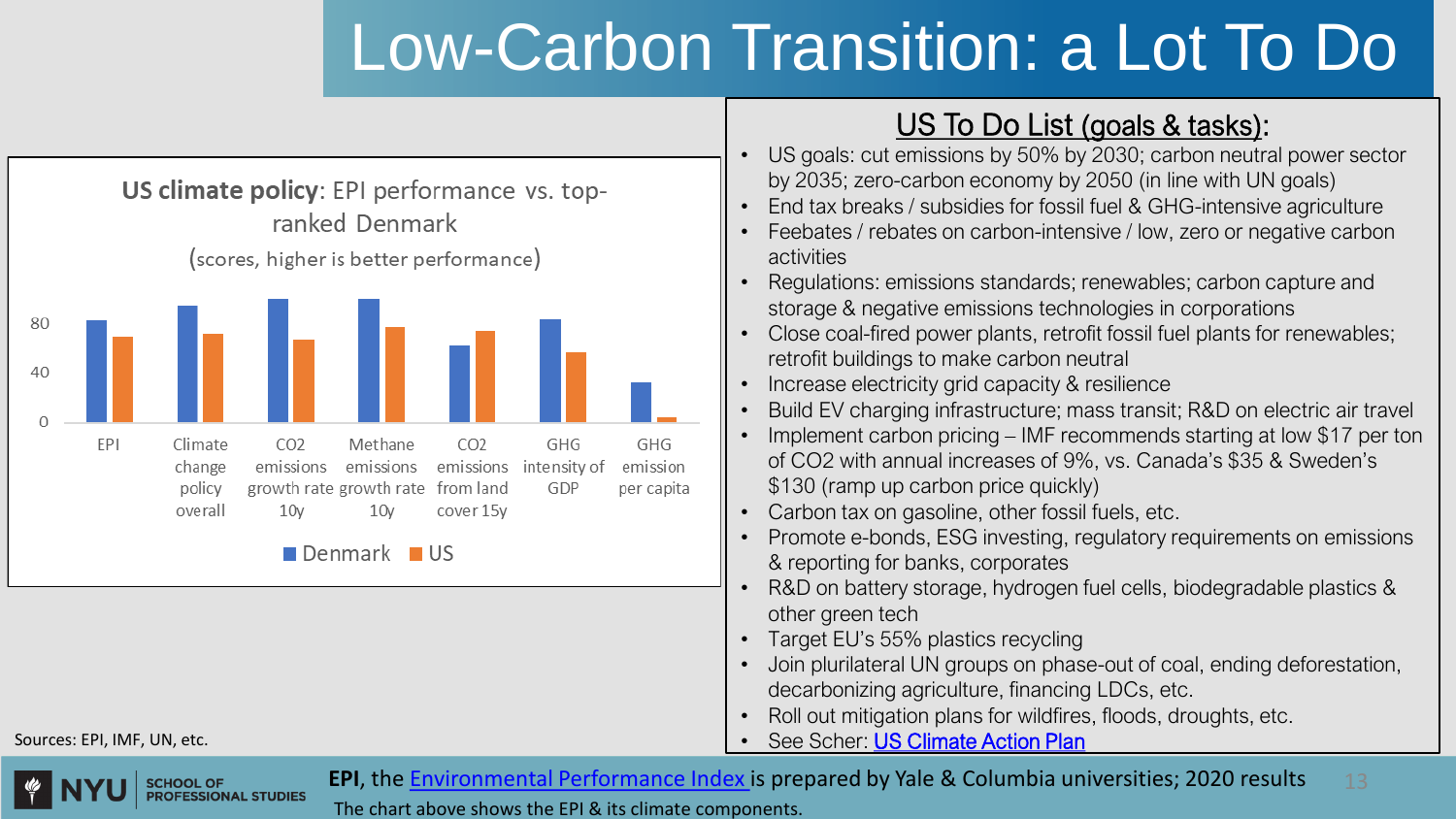#### Reinhart & Rogoff risk: High equity valuations…



Notes: **Reinhart & Rogoff risk** (from *This Time is Different*) speaks to debt-fueled financial bubbles. The [Robert Shiller Price-Earnings ratio](http://www.econ.yale.edu/~shiller/data.htm) for the S&P 500 stock index still shows how expensive stocks are. The PE ratio in the graph shows the price of stocks relative to the previous 10 years of earnings (S&P 500 index or other indices in earlier periods). Stocks today are the most expensive they've been in 20 years. Today's PE ratio is around pre-1929 stock market crash levels, but below the pre-Dot.com highs in 2000. Above is a "total return concept" that Yale economist Shiller now calculates. Shiller points out that "changes in corporate payout policy (i.e. share repurchases rather than dividends have now become a dominant approach in the United States for cash distribution to shareholders) may affect the level of the CAPE [PE] ratio through changing the growth rate of earnings per share… A total return CAPE corrects for this bias…"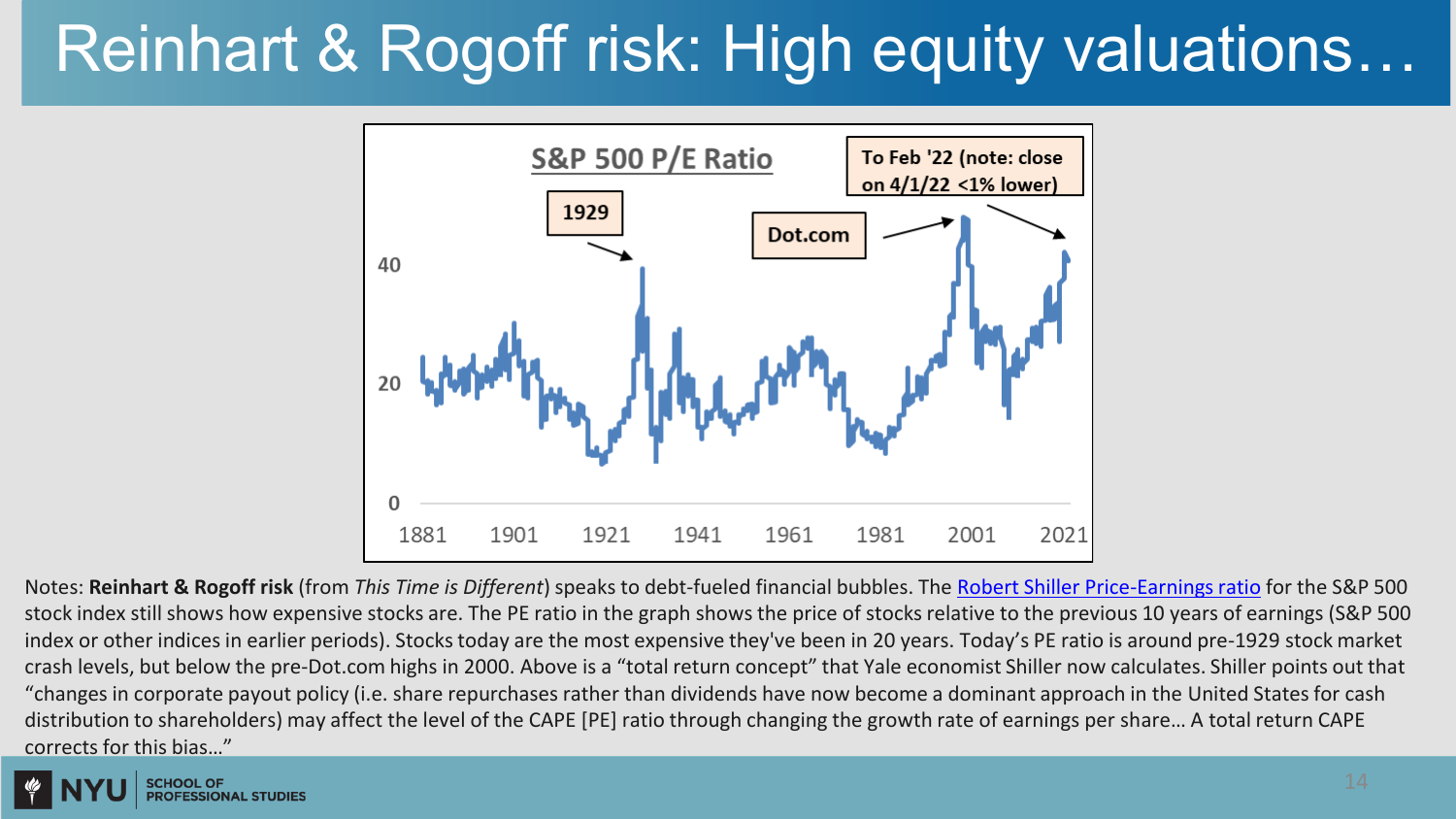#### …and higher business debt…



Note: US Business debt as % of GDP remains above pre-pandemic levels, following a decades-long trend rise. Business debt to GDP is from [Fed Flow of Funds,](https://www.federalreserve.gov/econres/rsfof-staff.htm) March 2022 release.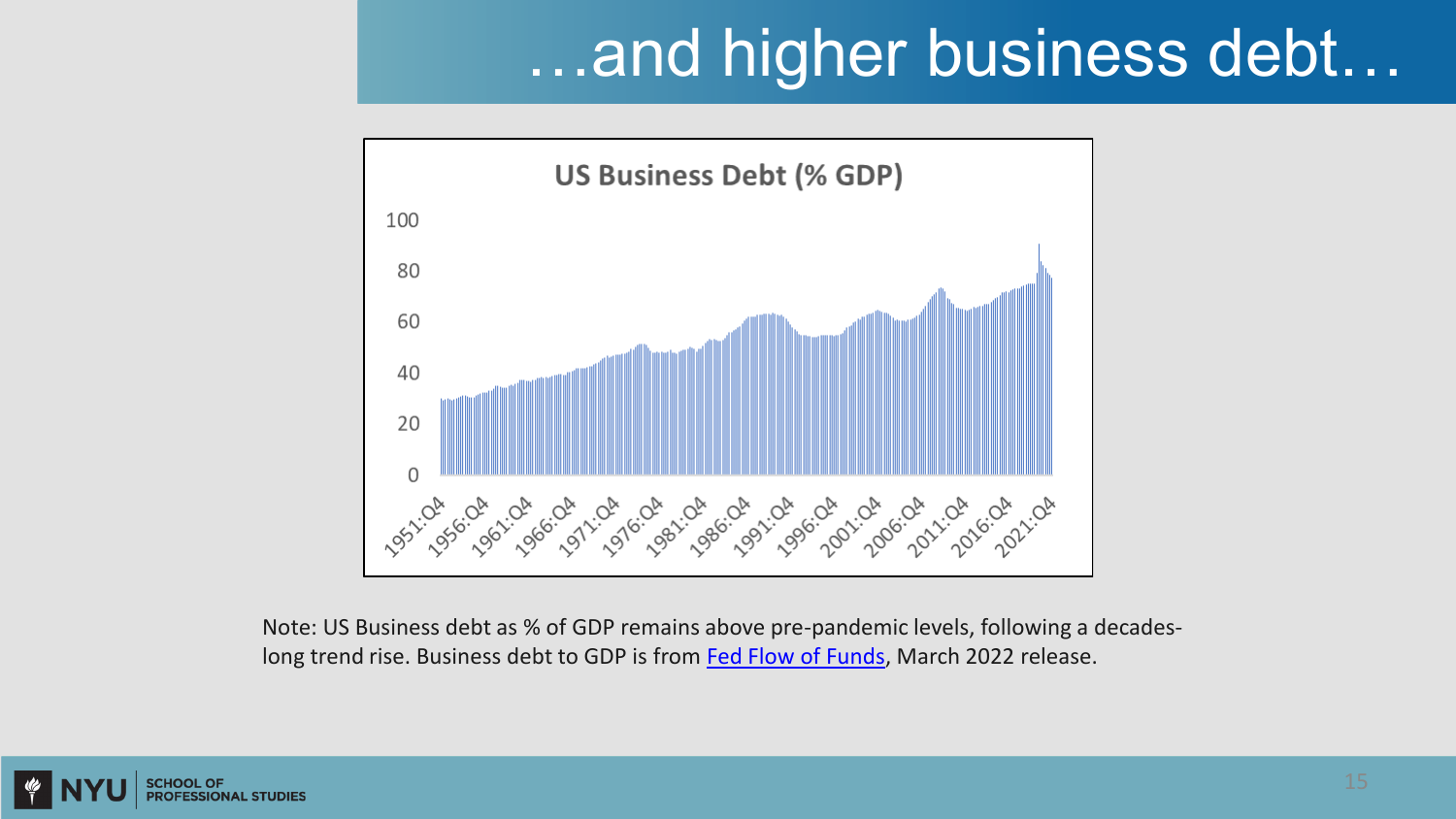# US: Recommendations

#### **Sovereign rating**

• **Foreign Currency Rating of AA+**

**IONAL STUDIES** 

- **USD reserve currency status should provide unique fiscal flexibility for years**
- **Infrastructure, R&D, green & anti-poverty programs could increase sustainable economic growth**
- **Fiscal response to pandemic has aggravated govt debt dynamics**
- **Fiscal dominance could constrain monetary policy**
- **Further downgrade possible without longer-term plan to cut fiscal deficits**

#### **Country risk category**

- **Moderately low risk**
	- **Institutional strengths, flexible & open markets, wealth & innovation have in the past placed US in Low risk**
	- **Policy swings / negative trends on social & education outcomes, carbon emissions & governance argue for Moderately Low risk**
	- **Polarization aggravated by inequality / racial bias**
	- **Violence, notably homicides, higher per capita than in other countries**
	- **Capital controls risk currently low**
	- **Alliance leadership enables US power projection but risks embroilment in conflicts**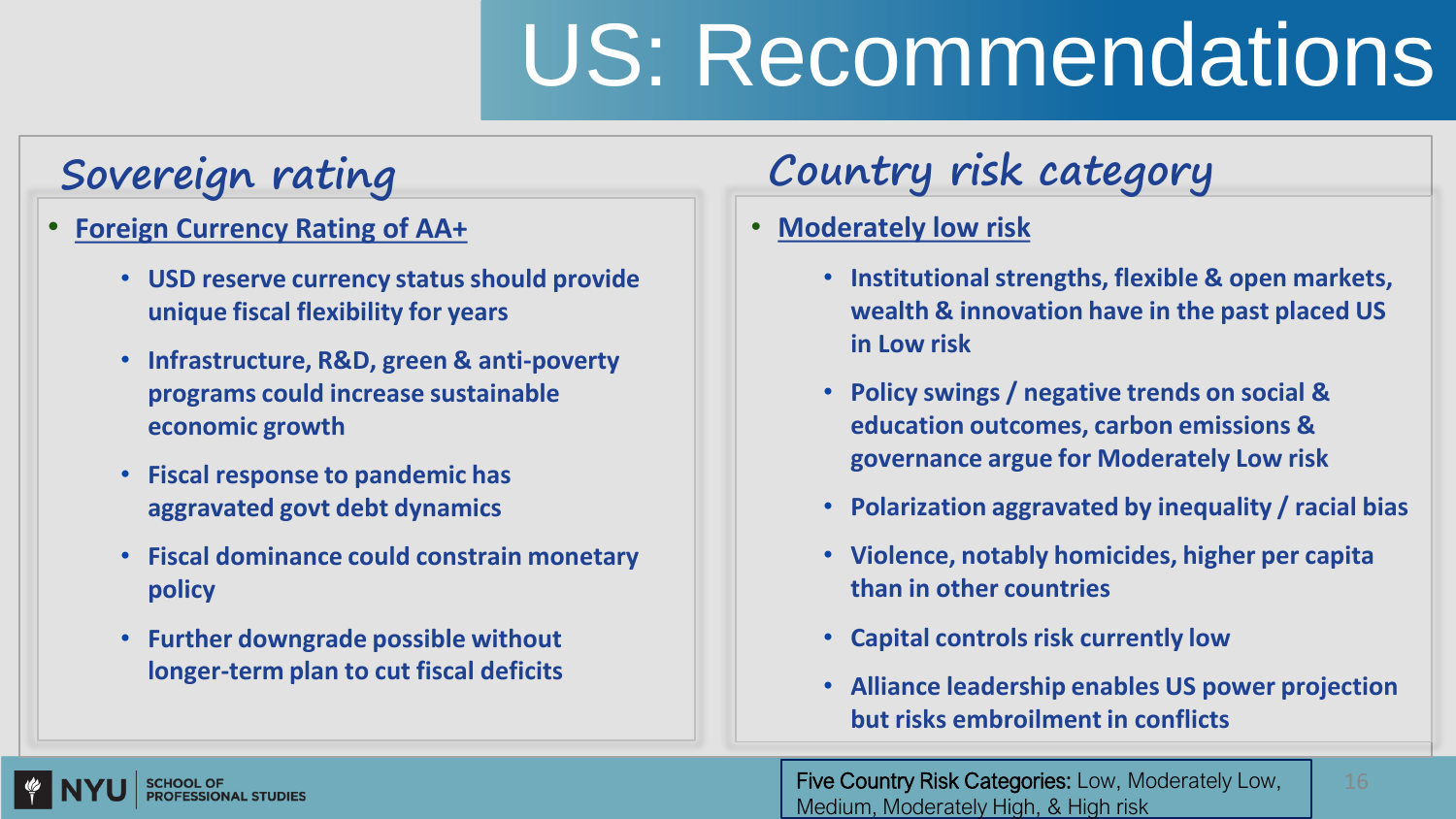### Country Risk Index: a longer term view

| Ten Point Plan - Country Risk Index: Selected Countries |                           |                         |                                          |                 |                      |            |                                          |        |                     |                          |  |
|---------------------------------------------------------|---------------------------|-------------------------|------------------------------------------|-----------------|----------------------|------------|------------------------------------------|--------|---------------------|--------------------------|--|
|                                                         | <b>Country Risk Index</b> |                         | <b>Country Risk Components</b>           |                 |                      |            |                                          |        |                     |                          |  |
| Country                                                 | <b>Rank</b>               | Average<br><b>Score</b> | <b>Political</b><br>Institutions Climate | <b>Business</b> | Compe-<br>titiveness | Education* | Climate /<br><b>Environment Progress</b> | Social | National<br>Defense | Sovereian<br>credit risk |  |
| <b>United States</b>                                    | 14                        | 87                      | 82                                       | 97              | 99                   | 68         | 73                                       | 83     | 99                  | 93                       |  |
| Denmark                                                 | 1                         | 92                      | 95                                       | 98              | 93                   | 77         | 98                                       | 99     | 79                  | 95                       |  |
| <b>Sweden</b>                                           | $\overline{2}$            | 90                      | 96                                       | 95              | 94                   | 79         | 92                                       | 97     | 75                  | 95                       |  |
| <b>Canada</b>                                           | 3                         | 90                      | 93                                       | 88              | 90                   | 90         | 78                                       | 96     | 89                  | 93                       |  |
| Germany                                                 | 5                         | 89                      | 90                                       | 88              | 95                   | 75         | 85                                       | 93     | 93                  | 95                       |  |
| Singapore                                               | 15                        | 86                      | 89                                       | 99              | 99                   | 97         | 49                                       | 82     | 75                  | 95                       |  |
| China                                                   | 33                        | 67                      | 41                                       | 84              | 80                   | 99         | 18                                       | 39     | 97                  | 75                       |  |

Source: Ten Point Plan \* China's Education score only reflects exams taken in 4 provinces.



#### From *[Ten Point Plan: Strategic](https://countrysuccess.net/)  Planning for the U.S.*

(Scher/Broide). Index composed of 8 factors: 1) the quality of political institutions; 2) business conditions; 3) global competitiveness; 4) education outcomes; 5) climate & environmental risks; 6) social progress; 7) national defense capabilities; and, 8) the government's financial strength Higher avg score means top rank. See [Country Success](https://countrysuccess.substack.com/) newsletter.